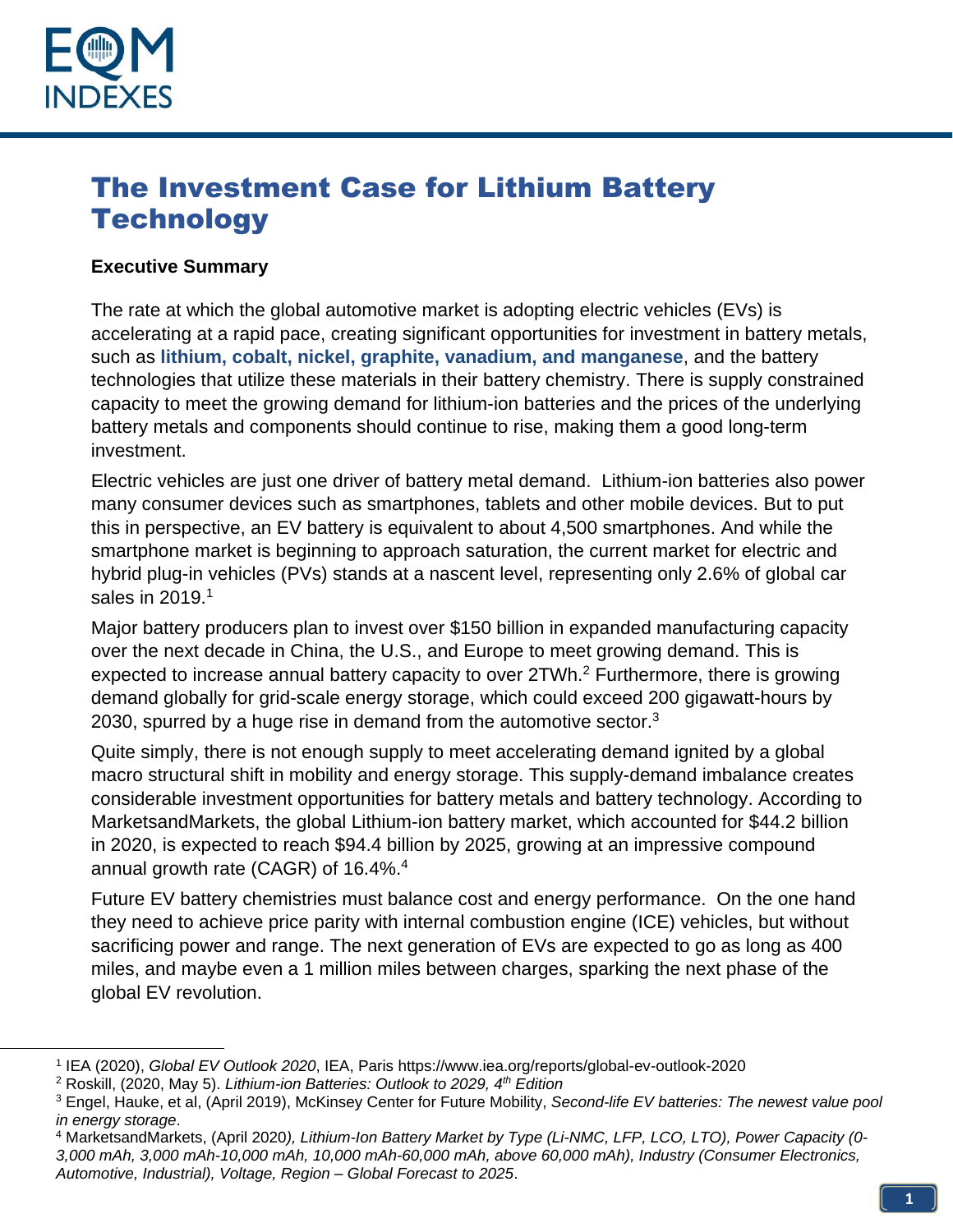

#### **The Lithium-Ion Battery Revolution**

Lithium-ion batteries have helped power a technology revolution. With five times the energy density of lead batteries, rechargeable lithium-ion batteries help power mobile devices such as smartphones, tablets, laptops, robots, and drones. While technological advances and cost reduction have helped drive a lithium-ion battery boom for mobile devices over the last few years, the next leg of demand will come from electric vehicles and energy storage, powering the future of green technology.

Here is a historical timeline that details some of the important milestones in the development of the lithium and lithium-ion batteries:



### **Battery Chemistry 101**

A battery is a device that stores chemical energy which is converted into electricity. Batteries are essentially small "chemical reactors" which produce energetic electrons ready to flow to and power external devices. Modern technological devices require batteries that are compact, high capacity, stable and rechargeable. In 1980, the American physicist Professor John Goodenough invented the precursor to the modern lithium-ion battery, a lithium battery in which the lithium (Li) migrated through the battery from one electrode to another as a Li+ ion.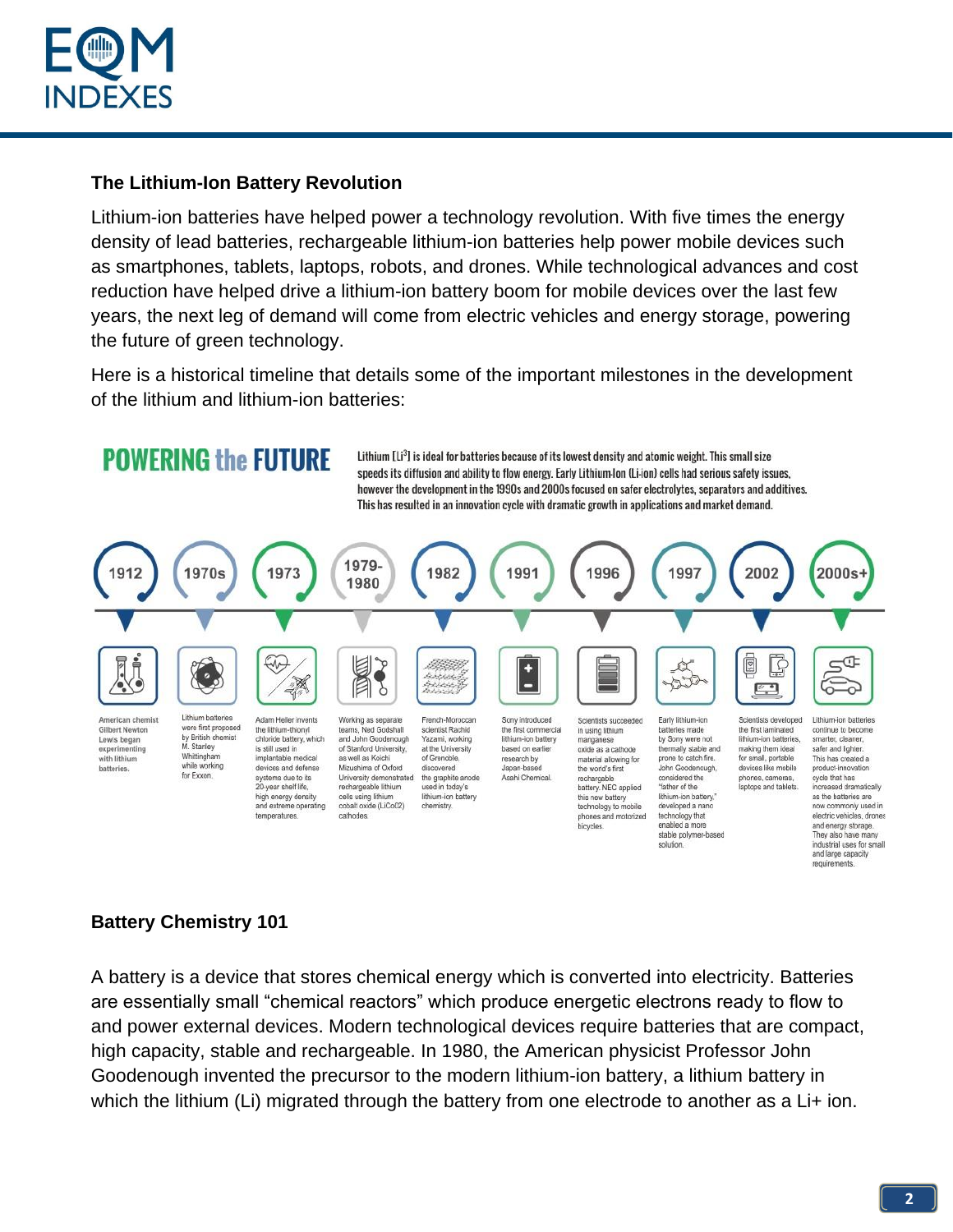

### **Battery Chemistry 101** *(cont.)*

Like all batteries, a rechargeable lithium-ion battery is made up of one or more powergenerating compartments called cells. Each cell has three components:

- 1. a cathode (positive electrode),
- 2. an anode (negative electrode)
- 3. an electrolyte, in between, which acts as a conductor.

Battery performance is a function of the ability of the cathode and the anode to accept and release lithium ions.



#### Ion flow in a lithium-ion battery

When the cell charges and discharges, ions shuttle between cathode (positive electrode) and anode (negative electrode). On discharge, the anode undergoes oxidation, or loss of electrons, and the cathode sees a reduction, or a gain of electrons. Charging reverses the movement.

#### *Source: [BatteryUniversity.com](http://batteryuniversity.com/learn/article/lithium_based_batteries)*

Sony's first commercial lithium-ion battery used coke (coal product) as the anode. However, since 1997, most lithium-ion batteries have used graphite (a form of carbon) to attain a flatter discharge curve. Future battery chemistries may utilize graphene as the anode to enhance performance.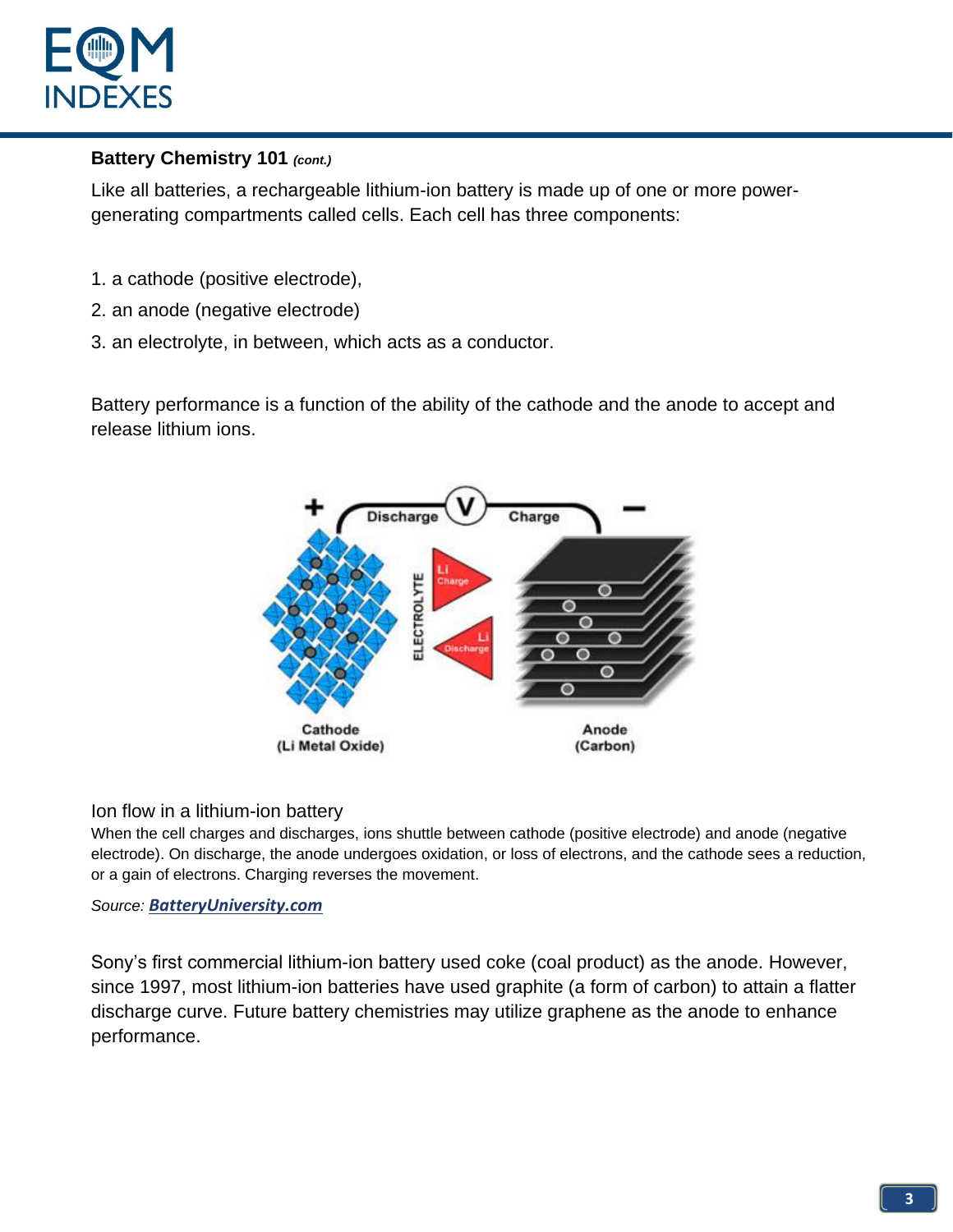

### **Battery Chemistry 101** *(cont.)*

Battery chemistries will continue to evolve to achieve advances such as:

- lower manufacturing costs
- higher energy density
- longer ranges
- better temperature tolerance
- faster charge rates
- lower replacement costs
- improved battery life
- safety

These are critical factors that need to be addressed at the electrochemical level to ensure widespread levels of adoption.

The cathode mix, as explained above, is particularly important for automotive applications as it represents 22% of the battery cost. It is a vital part of increasing vehicle range and is essentially the key limiting factor to battery performance. In order for electric vehicle adoption to increase, battery costs have to decrease and range (energy density) needs to increase without sacrificing safety (thermal stability).<sup>5</sup>

#### **Other Materials** 11% **Cathode** 22% **Margin The Cathode**   $7%$ **Represents 22% Warranty** 3% **of Estimated Overhead Anode** 6% 6% **Battery Costs** Labor Anode, 4% Electrolyte electrolyte and 6% separator **R&D** make up 19% 6% of the cost **Utilities** 7% 4% *Source: US DOE, BMO*  **Cell Process Depreciation** *Capital Markets*4% 14%

# Battery Costs: Cathode Mix

<sup>5</sup> Berman, Dziuba, Hamilton, BMO Capital Markets (February 2018). *The Lithium Ion Battery and the EV Market: The Science Behind What You Can't See*.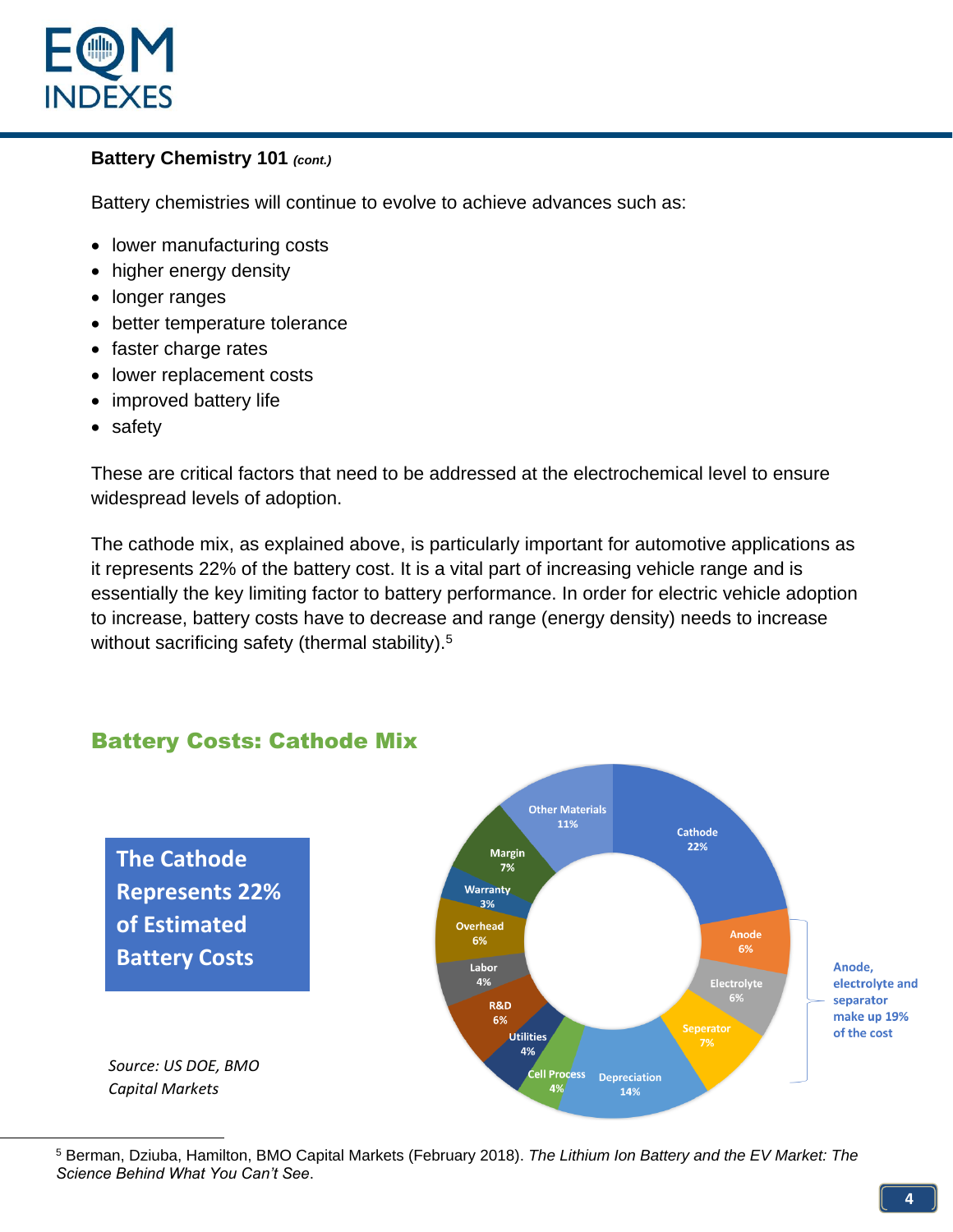

# **Main Commercially Available Lithium Battery Chemistries**

**Lithium Battery Chemistries**

| <b>LCO - Lithium Cobalt</b><br>Oxide                                   | • Used primarily in portable electronics (cell<br>phones, laptops, cameras, etc.)<br>• Limiting factors such as low thermal stability<br>(low safety) and high cost make LCO unappealing<br>for EV applications.                                                                                                                                                                                             |
|------------------------------------------------------------------------|--------------------------------------------------------------------------------------------------------------------------------------------------------------------------------------------------------------------------------------------------------------------------------------------------------------------------------------------------------------------------------------------------------------|
| <b>LFP - Lithium Iron</b><br><b>Phosphate</b>                          | • Known for thermal stability (high safety), have<br>low energy density (capacity) compared to other<br>cathode chemistries.<br>• Used in most Chinese EVs due to iron's<br>availability in China.<br>• Tesla's China Model 3 uses this chemistry.                                                                                                                                                           |
| <b>LMO - Lithium</b><br><b>Manganese Oxide</b>                         | • While generally safer than other cathodes, LMO<br>has a much shorter lifespan. To enhance long-term<br>performance, it is usually blended with Lithium<br>Nickel Manganese Cobalt Oxide (NMC) chemistry<br>or aluminum.<br>• LMO-NMC chemistries are found in the<br>batteries of older Nissan Leaf (EV) models due to<br>their cost advantage, but Nissan is expected to<br>switch to a pure NMC cathode. |
| <b>NMC - Lithium</b><br><b>Nickel Manganese</b><br><b>Cobalt Oxide</b> | • NMC cathode is the chemistry that has been an<br>area of focus by battery designers and researchers<br>with the goal of reducing overall cobalt content due<br>to its cost and limited supply.<br>• The higher the nickel content, the better the<br>energy density (capacity), but the greater the<br>instability (lower safety).                                                                         |
| <b>NCA - Lithium</b><br><b>Nickel Cobalt</b><br><b>Aluminum Oxide</b>  | • Most notably used in Tesla/Panasonic batteries,<br>NCA is potentially tied to Tesla's growth.<br>Similar to the NMC chemistries with increased<br>$\bullet$<br>nickel content, but is more costly and has some<br>safety issues that make it a less-attractive option<br>for lower-cost EVs, as more costs must be<br>allocated to the battery management system<br>(BMS).                                 |

*Sources: BMO Capital Markets, Battery University*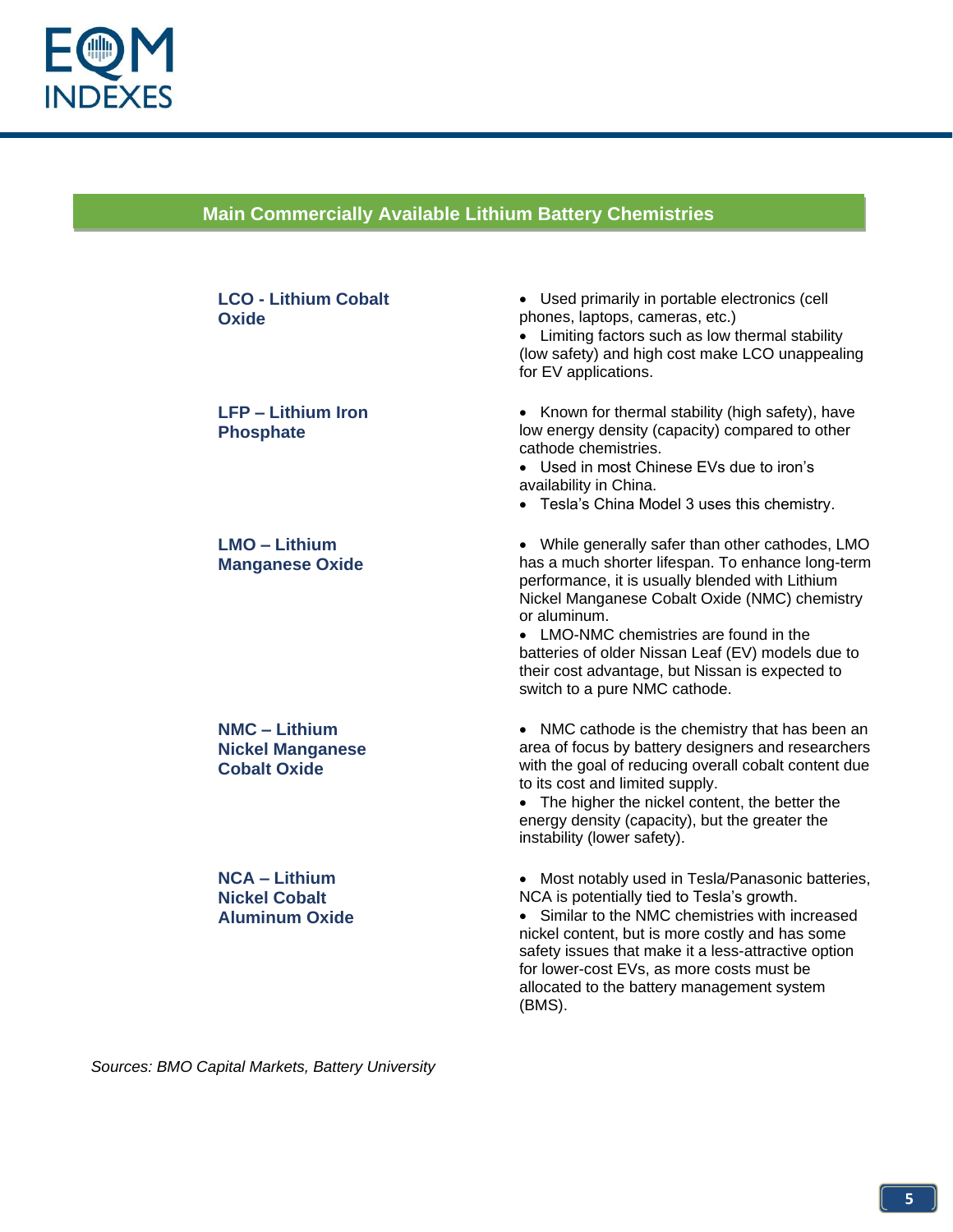

Lower cobalt lithium-ion battery chemistries such as NMC811 (8 parts nickel, 1 part manganese, 1 part cobalt) are becoming the industry standard for EVs. Increasing nickel content not only increases the vehicle range, but also reduces the need for the scarce, and therefore expensive, use of cobalt. However, one negative side-effect of increasing nickel content is it leads to thermal instability and lower capacity retention. These are the types of trade-offs that will have to be addressed on the path to evolving battery chemistries going forward.

### **Higher Density: Better Battery Storage**

A big upside to the new NMC 811 chemistries is its higher density. A battery's higher density is closely related to its total capacity, measuring the amount of electricity in Watt-hours (Wh) contained in the battery relative to its weight in kilograms (kg). Proverbially, higher density translates into more energy being "crammed" into a battery pack for a lower cost.



**Energy Density of Cathode Materials** Watt-hours per kg

*Bloomberg New Energy Finance*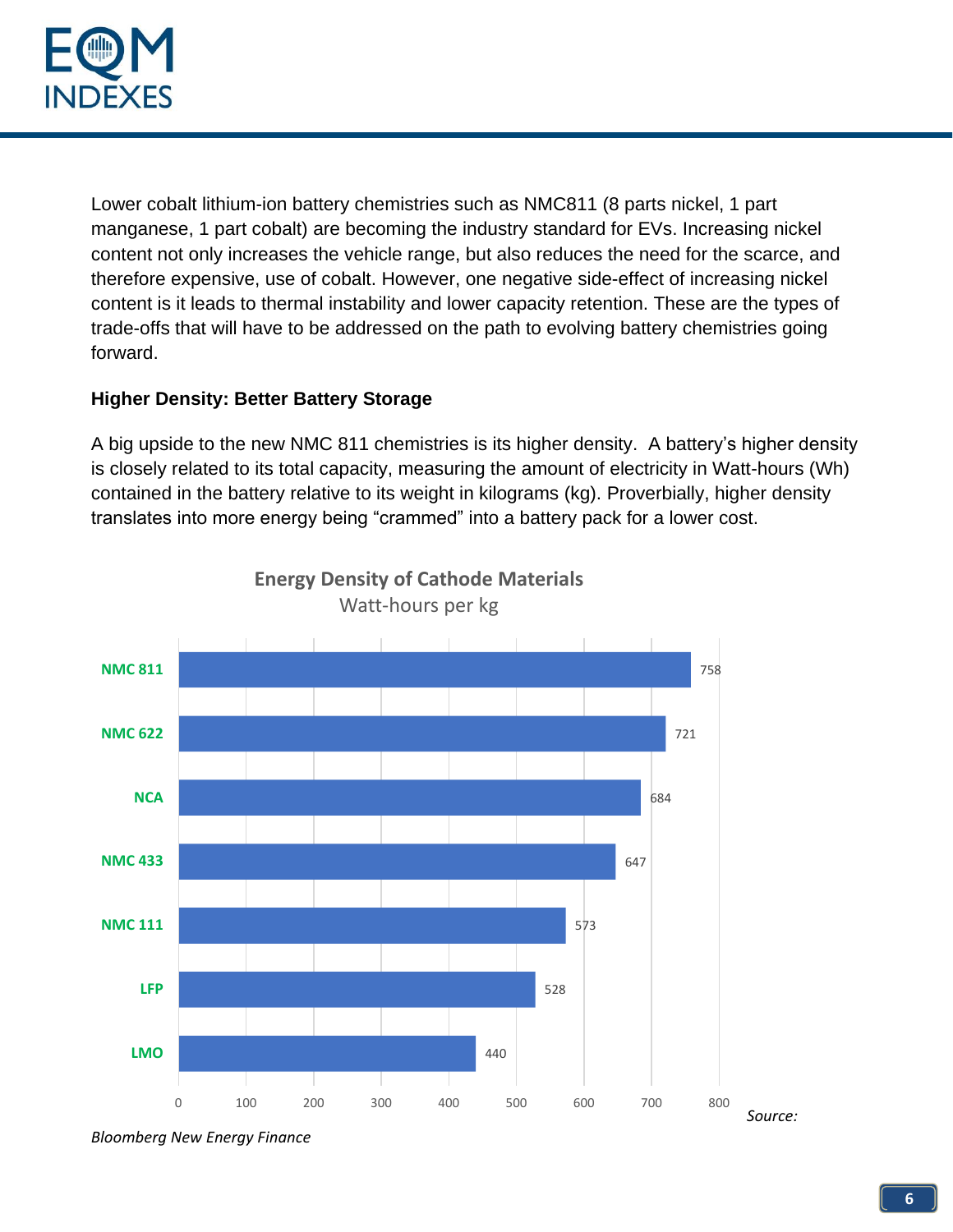

# **Competing Battery Chemistries: Battle of Cost vs Performance**

Currently there are two main battery chemistries competing for market share: low cost LFP and high performance (high nickel) NMC.



# **LFP vs NMC: Cost vs. Energy Density**

*Source: Nickel Institute<sup>6</sup>*

The significant downside for LFP is energy density, which only 65-70% that of NMC 811 chemistries depending on the packaging. So in order to achieve the same driving range, the physical size of the battery needs to be a third larger – a big concern where space is at a premium. As an example, the LFP-powered Model 3 in China, using the same battery space, has about two-thirds the NCA version's range.

But other new technologies are emerging. Chinese battery manufacturers CATL and BYD have both announced new LFP designs which are more efficient. This new design has been termed cell to pack (CTP) technology. This technology is being used in Tesla's Model 3 being manufactured in China, making their vehicles there more price competitive, with a battery cost 43% less expensive than their NMC 811 models.

<sup>6</sup> Nickel Institute (June 10, 2020), *Battle of the batteries - Cost versus Performance,*  <https://www.nickelinstitute.org/blog/2020/june/battle-of-the-batteries-cost-versus-performance>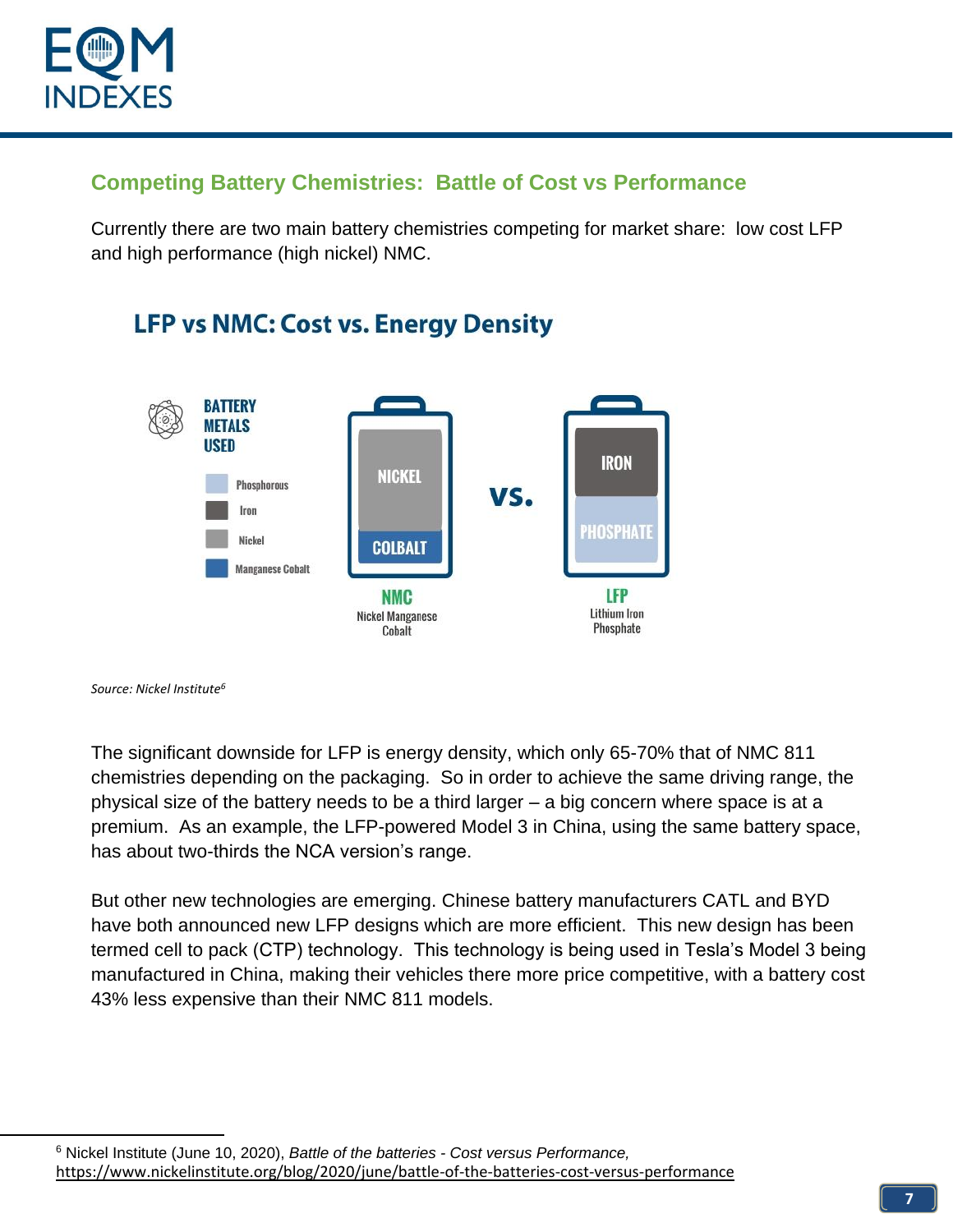

Pack design using large prismatic cells is also being pursued outside of China. GM and LG Chem have partnered for the Ultium<sup>7</sup> battery which are unique because the large format, pouch-style cells can be stacked vertically or horizontally inside the battery back. This allows engineers to optimize battery energy storage and layout for each vehicle design. Ultium energy options range from 50 to 200 kWh, which could enable a GM-estimated range up to 400 miles or more on a full charge with 0 to 60 mph acceleration as low as 3 seconds.

Volkswagen is also starting to use what they call their Modular Electric Drive Matrix (MEB)<sup>8</sup>, which similar to CTP and Ultium technology has large prismatic cells, high utilization efficiency, and a lower cost architecture.

Battery prices, which were above \$1,100 per kilowatt-hour in 2010, fell 87% in real terms to \$156/kWh in 2019. By 2023, BloombergNEF predicts average prices will drop to \$100/kWh. These cost reductions are attributable to scale in order size, growth in battery electric vehicle sales and increased penetration of high-density cathode designs.

As cumulative demand passes 2TWh in 2024, prices will fall below the \$100/kWh level, the point around which EVs start to reach price parity with internal combustion engine vehicles. Price parity will be an important catalyst to drive demand and accelerate electric vehicle penetration.



# **A Global Disruption in the Making**

*Sources: Bloomberg, New Energy,Finance, Electric Vehicle Outlook 2020*

<sup>7</sup> General Motors (April, 3, 2020), *GM Reveals New Ultium Batteries and a Flexible Global Platform to Rapidly Grow its EV Portfolio,* <https://media.gm.com/media/us/en/gm/home.detail.html/content/Pages/news/us/en/2020/mar/0304-ev.html>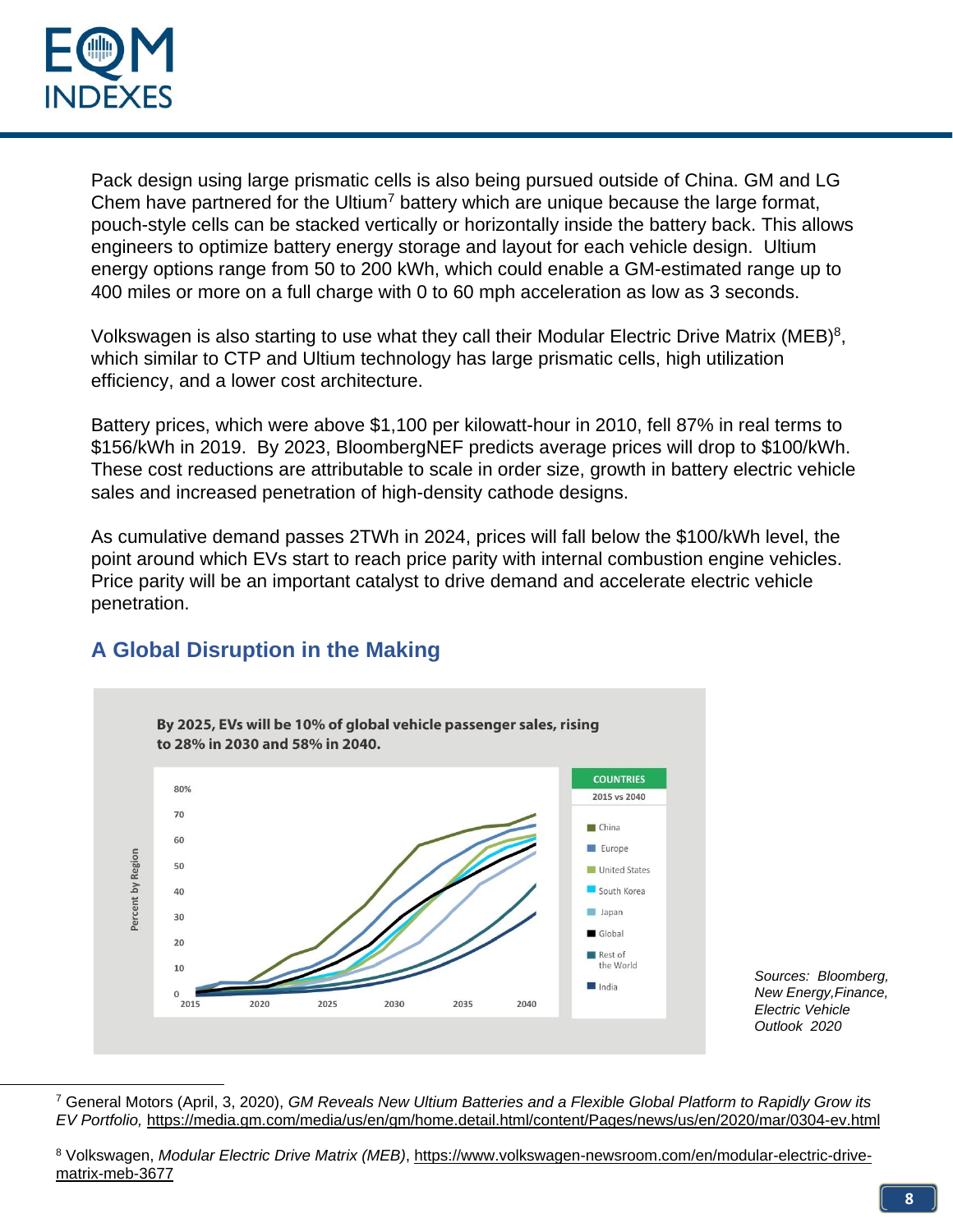

#### **Battery Metals**

While lithium-ion battery chemistries will differ, we focus on the opportunities for four key battery metal categories:

#### **Lithium**

Three-quarters of the world's lithium supply comes from four companies, namely SQM, Albermarle, Tianqi and FMC, and split between brine mines in South America's lithium triangle (Chili, Argentina and Bolivia) and open pit hard rock spodumene mines (Western Australia). Producing lithium from brines is a complicated process, but it remains the most cost-efficient method and yields a battery grade result (99.5% lithium carbonate). While spodumene mine production has higher cost due to the need for refining, the mines themselves require lower capital expenditure than brine mines and can be constructed in a shorter period.<sup>9</sup>

Rechargeable batteries were the source of 45% of lithium demand in 2017. Despite new lithium mine capacity coming online, global lithium-ion demand is expected to grow by six to seven times by 2026, requiring a battery pipeline twice that of current levels. Even with major expansions planned by lithium producers such as SQM, Albermarle, Pilbara Lithium, Nemaska and Mineral Resources, mine capacity is challenged to keep pace with demand growth.<sup>10</sup>

Additionally, disruptions and delays to expansion and new projects have been common place and are expected to continue to derail supply growth. Battery-grade products are also more difficult to produce, which increases the risk of production delays. Finally, lithium's oligopolistic supplier base and the secretive nature of the battery industry in general, have also perpetuated supply chain uncertainty and helped keep lithium prices higher.

### **Cobalt**

Cobalt is a hard, lustrous, silver-blue metal extracted as a by-product when mining nickel and copper. Besides serving as a cathode material in lithium-ion batteries, cobalt is also used to make powerful magnets and high-strength alloys for jet engines and gas turbines. Approximately 45% of cobalt's industrial use is in batteries. Cobalt's high cost and constrained supply has caused battery manufacturers to want to reduce or eliminate cobalt content in lithium-ion batteries.

<sup>9</sup> Berman, Dziuba, Hamilton, BMO Capital Markets (February 2018). *The Lithium Ion Battery and the EV Market: The Science Behind What You Can't See*.

<sup>10</sup> Roskill. (2018, February 7). *EV Raw Materials: Cobalt, Manganese, Lithium, Graphite, Nickel, and Rare Earths*.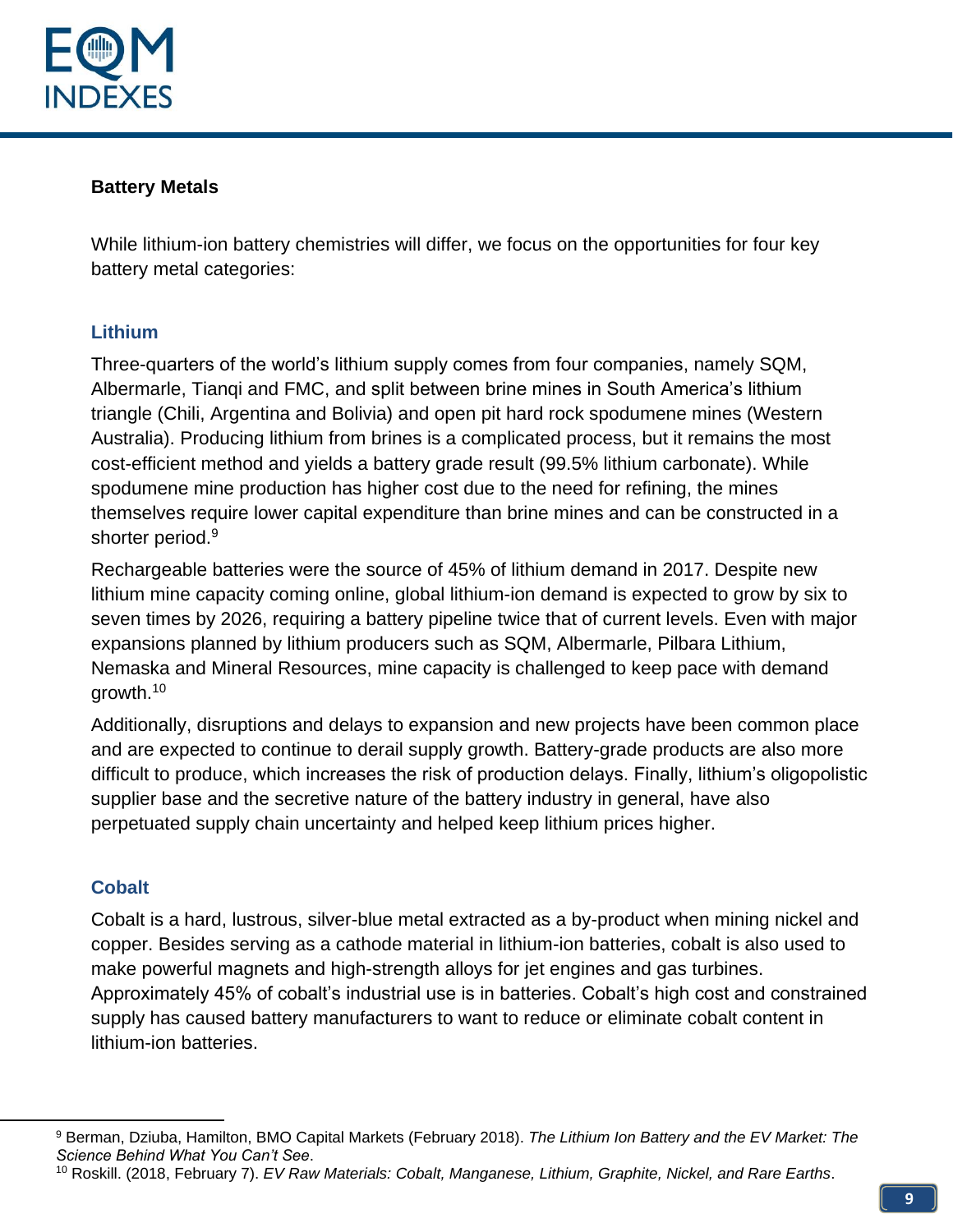

Roughly 70% of cobalt is mined as a by-product of copper in the Democratic Republic of the Congo. Another 25% of cobalt is produced as a by-product of nickel in countries such as China, Canada, Australia and Russia. Small amounts of primary cobalt (5%) are produced in Morocco, and as a by-product of platinum group metals (PGM) production in South Africa.

Cobalt in developing countries is often mined under life-threatening working conditions by adults and even children for low pay. It is also toxic if ingested, inhaled, or comes in contact with the skin.<sup>11</sup>

Demand for cobalt is likely to continue its strong growth trajectory, underpinned by steady smartphone battery usage (25% of cobalt demand) and the ramp-up of EV demand. Despite its high cost, cobalt will continue to be used in cathodes for quite some time. Considerable refined capacity expansions and investment will be required to meet the anticipated demand for cobalt. Most of this capacity is expected to come from China, representing as much as 60% of future capacity.<sup>12</sup>

#### **Nickel**

At present, the amount of nickel used in batteries represents a small percentage (5%) of total nickel demand, with less than 1% going into EV batteries. The primary use of nickel is in stainless steel. However, the demand prospects for nickel in batteries are growing, thanks to the rise in automobile electrification. Demand for primary nickel for batteries is expected to grow to 20% of the total market, increasing at a much more rapid pace than stainless steel. NMC (nickel-manganese-cobalt) battery chemistries are moving toward a less cobalt-heavy chemistry which is supplanted by nickel.

#### **Other Metals: Manganese, Graphite and Recycling**

Manganese is used in lithium-ion batteries and traditional batteries such as zinc-carbon batteries. Even though the manganese market is dominated by steel, it is likely that new capacity will need to be added to meet lithium-ion battery demand.

Graphite is utilized in batteries 85% of the time as an anode in lithium-ion batteries, and 15% as a minor additive in other battery applications. China currently dominates the supply of graphite, accounting for 70% of natural graphite and 46% of synthetic graphite. Lithium-ion batteries are one of the only places where natural (flake) graphite and synthetic graphite compete with each other for market share. Brazil is the second-largest producer of natural graphite.

<sup>11</sup> *How Does Cobalt Work in Li-ion?* BatteryUniversity.com. http://batteryuniversity.com/learn/article/bu\_310\_cobalt

<sup>12</sup> Roskill. (2018, February 7). *EV Raw Materials: Cobalt, Manganese, Lithium, Graphite, Nickel, and Rare Earths*.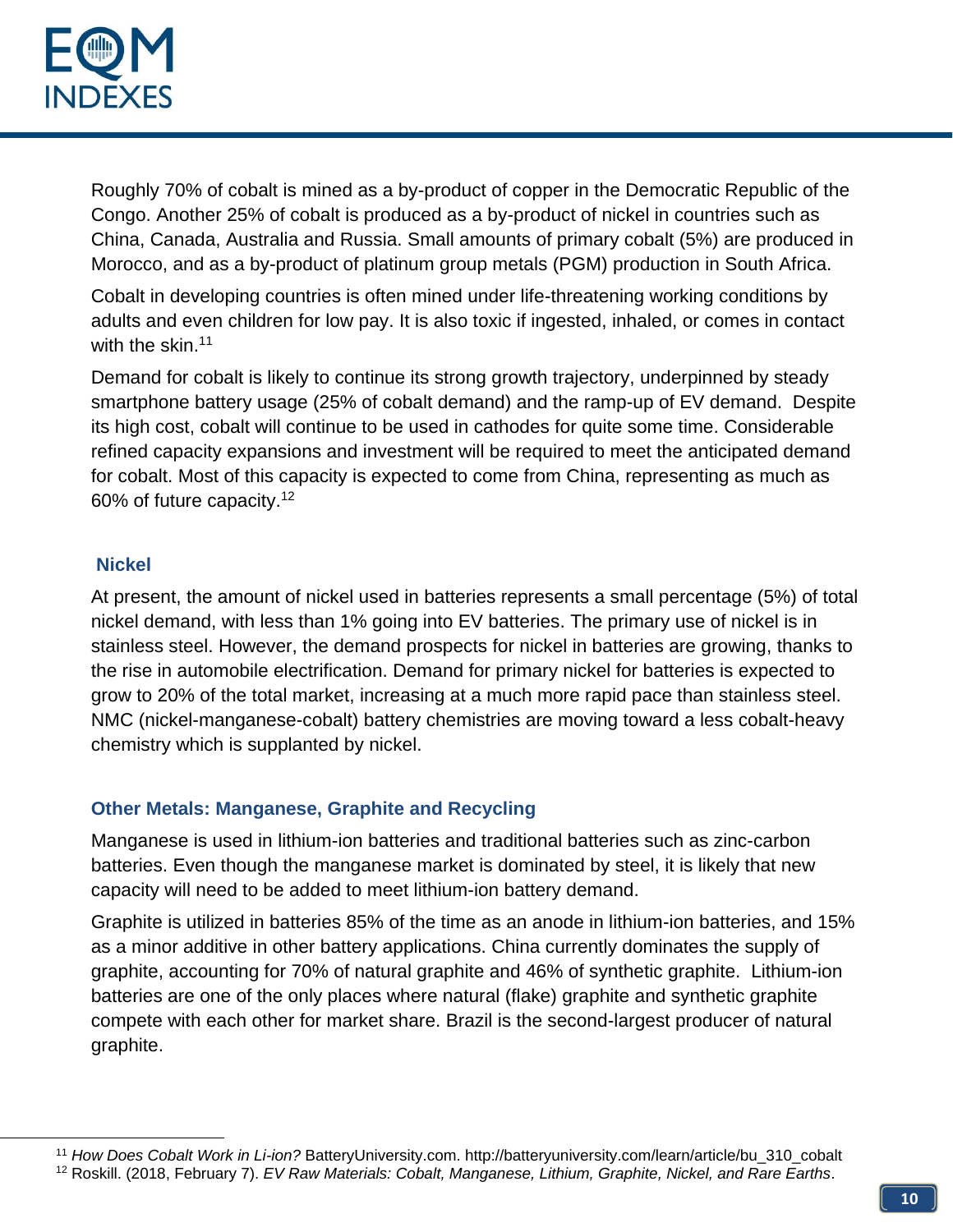

As lithium-ion batteries power the globe, over 11 million tonnes of spent batteries will be discarded, creating significant opportunities for recycling. Less than 5% of lithium-ion batteries are recycled today. However, there are incentives for recycling, especially given that batteries contain recoverable cobalt which is worth \$40/pound. The lithium-ion battery recycling industry is still in its infancy, but given the high price of cobalt and lithium, and a huge projected demand wave of lithium-ion batteries, with 26 megafactories planned to be producing by 2021, the lithium-ion recycling industry could emerge as a profitable trend.<sup>13</sup>

### **Battery Metal Supply Chain**

The lithium-ion battery industry is positioned for massive growth. Strong demand for portable electronics, electric vehicles and energy storage is expected to drive growth for lithium-ion batteries, and their underlying metal components.



BATTERY TYPE: LCO - Lithium Cobalt Oxide / LMO - Lithium Cobalt Oxide / LFP - Lithium Iron Phosphate / NMC - Lithium Nickel Manganese Cobalt Oxide / NCA - Lithium Nickel Cobalt Aluminum Oxide

A number of factors are likely to perpetuate supply and demand imbalances in battery metals in the foreseeable future, primarily accelerating global demand, limited material supply and an evolving and dynamic battery chemistry.

<sup>13</sup> Sources: Bohlson, Matt. *A Look at the Lithium-Ion Battery Recycling Industry and Companies*. Seeking Alpha, January 23, 2018. https://seekingalpha.com/article/4139266-look-lithium-ion-battery-recycling-industry-companies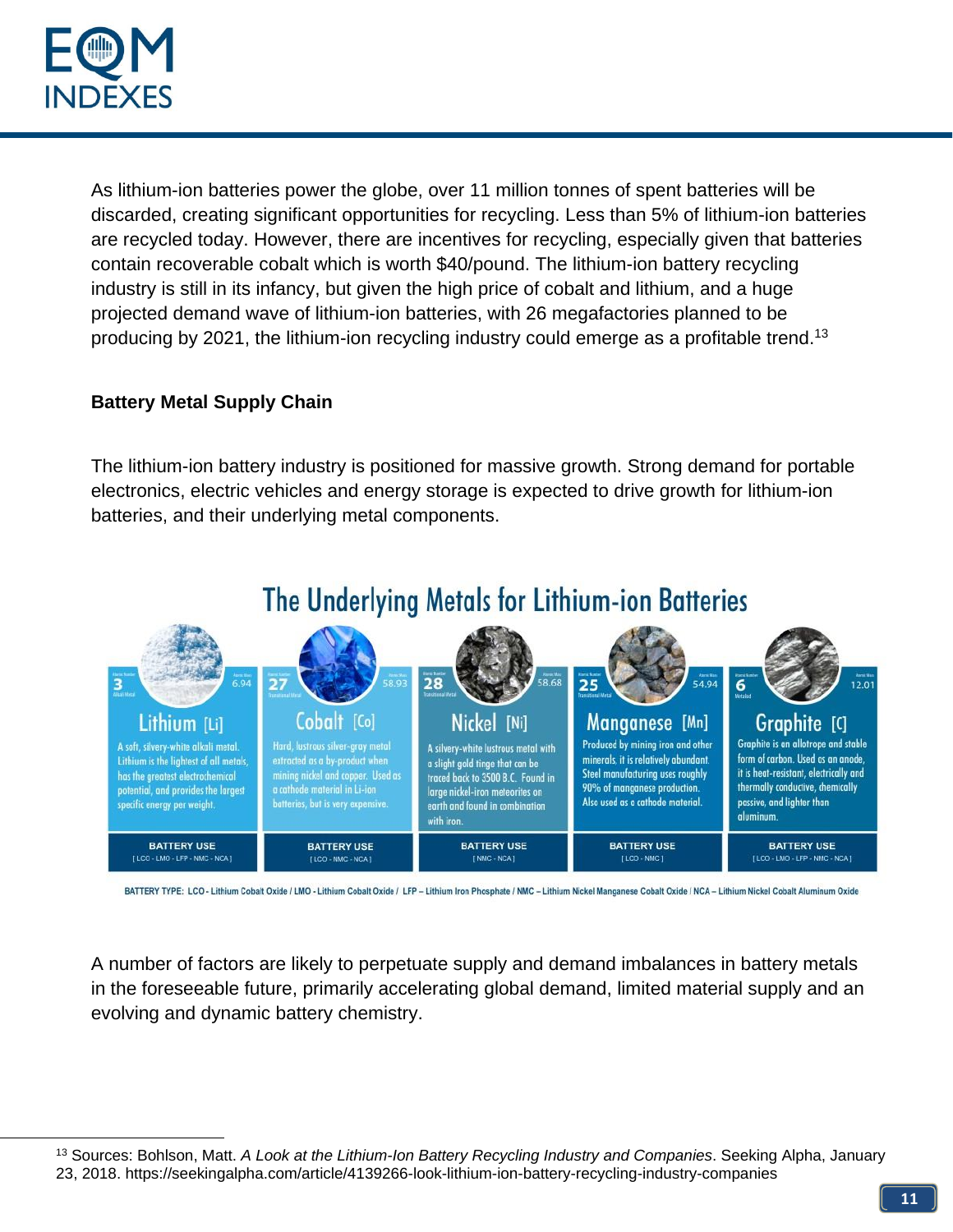

One thing is certain – despite research dedicated to other battery technologies, the lithium-ion battery is likely to remain the "gold standard" for mobility and power storage for many years to come.

# *Automobiles are forecast to surpass electronics as the biggest user of lithium-ion batteries…*

Consider that just a 1% increase in EV penetration in the global auto industry has significant implications for the battery metal supply chain. A key issue is that materials need to be secured four to five years ahead of auto launches. Supply chains of raw materials such as lithium, nickel and cobalt could have a significant impact on EV production as battery manufacturers will also have to consider the cost and availability of key commodities in their battery chemistry and design.

# Accelerating Electric Vehicle Demand Global Drivers —

**The market for EVs is growing rapidly amid several key growth drivers.**

### **Government Regulatory Support in Key Markets — United States, Europe and China**

Government targets for fuel efficiency and carbon dioxide emissions will require unprecedented responses from Original Equipment Manufacturers (OEMs) of automobiles to meet those standards. In the absence of greater EV adoption, fuel efficiency improvement rates would need to double to meet new government standards. The auto industry is targeting EV penetration of 14.3% in 2025.<sup>14</sup> However, some analysts, such as Roskill, project global auto electrification rates as high as 50% for passenger car sales by 2030.<sup>15</sup>

Increasingly, more countries are committing to banning, or at least limiting, the sale of internal combustion engine (ICE) vehicles over the next decades as part of efforts to reduce air pollution. Automakers were already accelerating their planned electric vehicle launch plans to comply with increasingly stringent regulations in Europe and China. While COVID-19 has delayed some these plans, government incentives, evolving consumer preference, price parity, and a slate of new innovative models, will fuel accelerating EV growth in the post pandemic world. Indeed, just recently, the UK moved its ICE car sales ban forward to 2035 from 2040.<sup>16</sup>

<sup>14</sup> Berman, Dziuba, Hamilton. BMO Capital Markets (February 2018). *The Lithium Ion Battery and the EV Market: The Science Behind What You Can't See*.

<sup>15</sup> Roskill. (2018, February 7). *EV Raw Materials: Cobalt, Manganese, Lithium, Graphite, Nickel, and Rare Earths*.

<sup>16</sup> Lewis, Michael, Electrek, February 5, 2020, *The UK moves ICE car sales ban forward to 2035 to 2040*,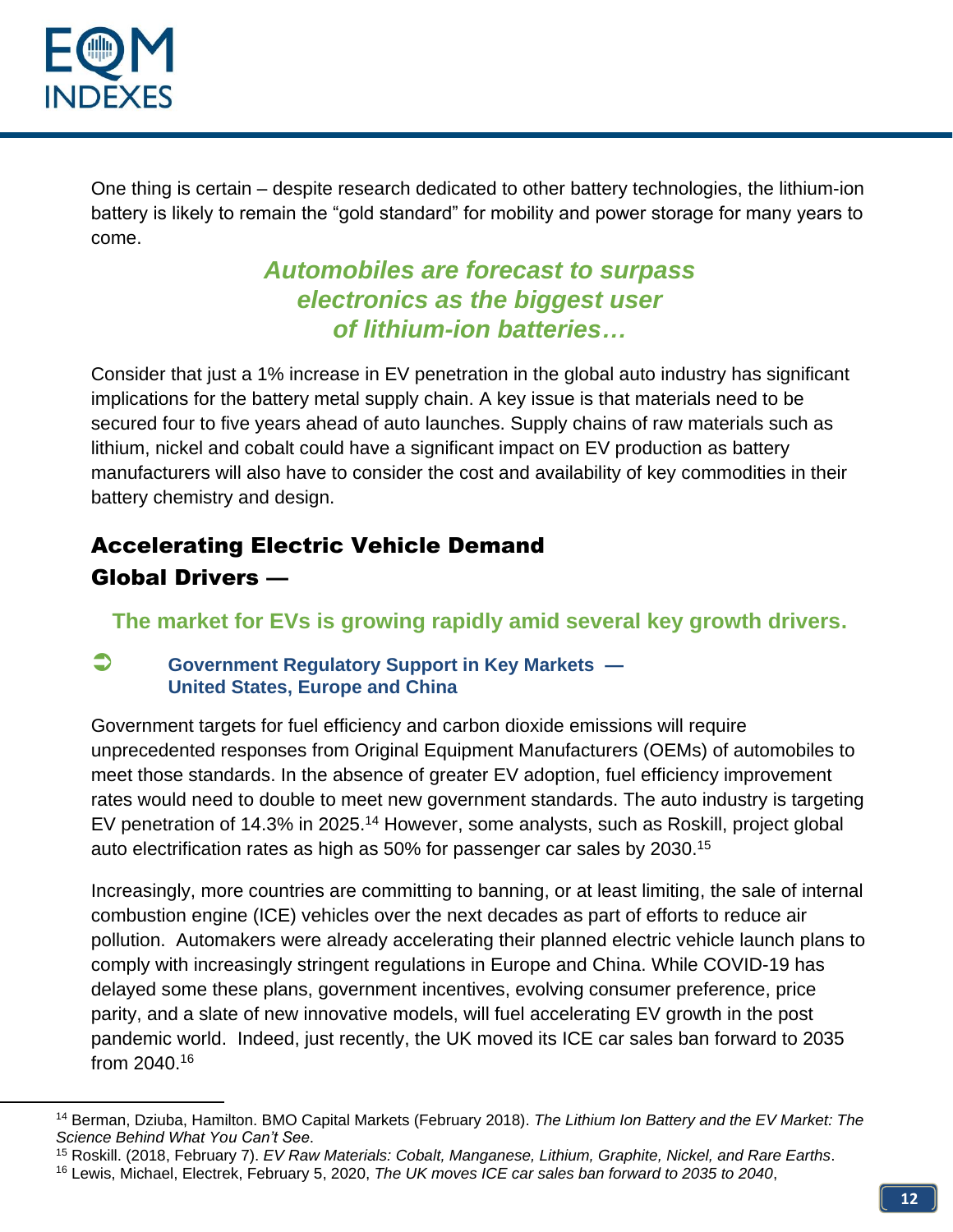

# **Internal Combustion Engine (ICE) Sales Ban Proposals**

| <b>Country</b>      | <b>No ICE</b><br><b>Sales</b>              | <b>No ICE</b><br><b>On Road</b> |
|---------------------|--------------------------------------------|---------------------------------|
| <b>Netherlands</b>  | 2030                                       | 2030                            |
| China               | Actively considering and<br>studying a ban |                                 |
| n.<br>Norway        | 2025                                       | 2025                            |
| India<br>$^{\circ}$ | 2030                                       | 2030                            |
| Germany             | 2040                                       |                                 |
| Scotland            | 2040                                       | 2050                            |
| United Kingdom      | 2040                                       | 2050                            |
| France              | 2040                                       |                                 |
| ♦<br>Israel         | 2030                                       |                                 |

Source: Thomson Reuters GFMS team, Thomson Reuters Eikon and Reuters News Data current as of February , 2020

In all, due to rising policy pressures, 13 countries and 31 cities and regions have announced plans to phase out internal combustion engines.

### **Falling Lithium-ion Battery Prices**

Another factor supporting greater adoption of EVs is that battery prices, and consequently electric vehicles themselves, continue to get cheaper. As depicted in the chart below, the average price of a lithium-ion battery pack is now below \$156 per/kilowatt-hour and prices are set to fall even further to below \$100/kWh by 2024.<sup>17</sup> To generate mass adoption, EVs and hybrid vehicles need to be priced comparably to gas-powered cars without subsidies.

<https://electrek.co/2020/02/05/uk-ice-car-sales-ban-forward-2035/>

<sup>17</sup> BNEF, (December 3, 2019), *Battery Pack Prices Fall As Market Ramps Up With Market Average At \$156/kWh In 2019,*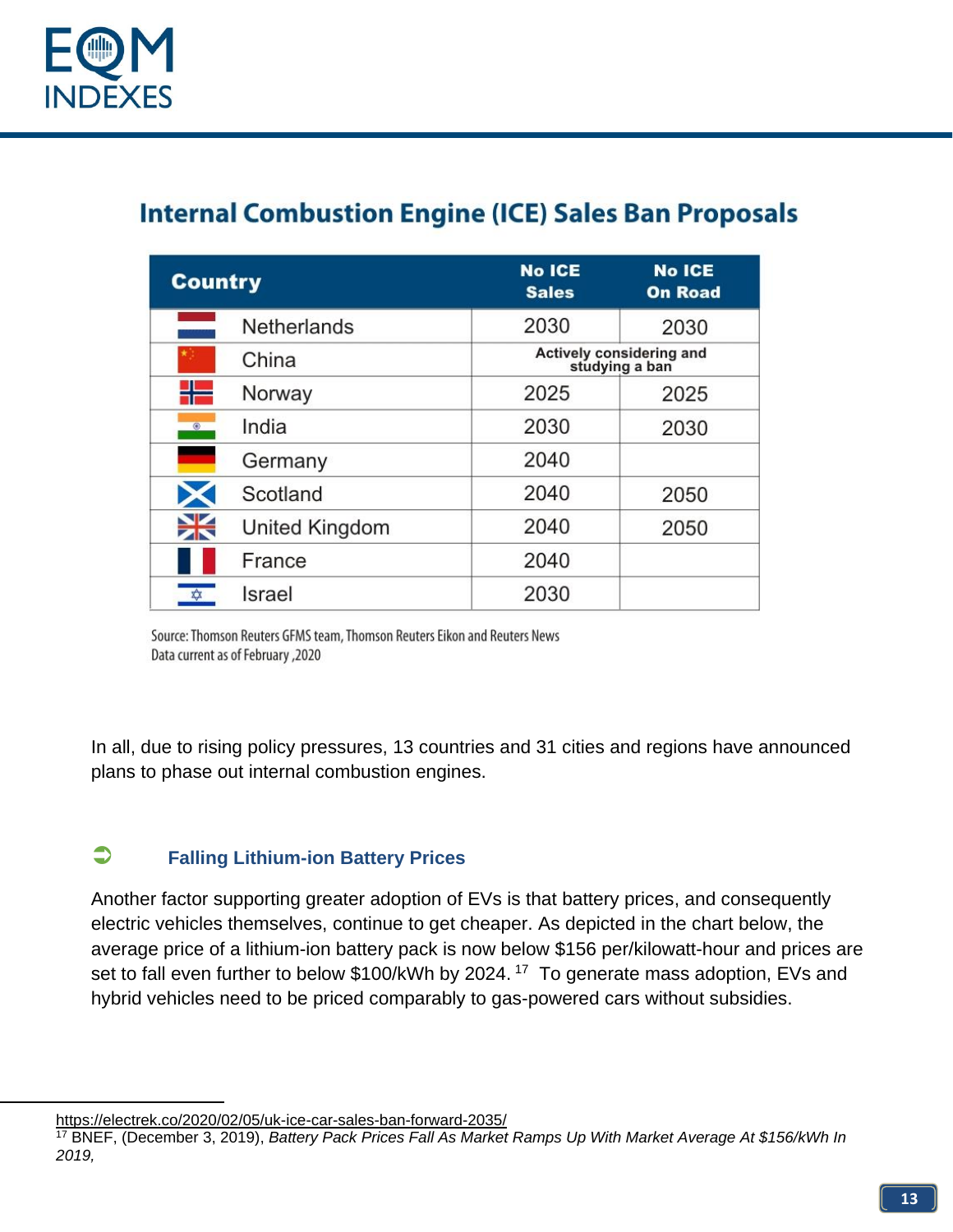

# **Mass Adoption Expected to Rise as Prices Continue to Decline**

#### $\Gamma$ 22% 1,183  $\Gamma$ 21%  $8\%$   $\downarrow$ 917  $\begin{bmatrix} 11\% \\ 63 \end{bmatrix}$   $\begin{bmatrix} 235\% \\ 502 \end{bmatrix}$ Price Declin 721 663 588  $\Gamma$ 23%  $\Gamma$ 26% 381  $\Gamma$ 18% 293  $13%$ ı 219 180 156 2010 2017 2011 2012 2013 2014 2015 2016 2018 2019

**Lithium-ion Battery Price Survey: Volume-Weighted Average** 

Battery Pack Price (real 2019 \$/kWh)

Source: Bloomberg Energy Finance

### **Increased EV Commitments from Global Auto Makers**

Global passenger EV sales reached 2.1 million in 2019, or 2.7% penetration, with China accounting for over half of the total sales. While much of this growth has been driven by policy support in the U.S., Europe, and China, EV commitments from automakers have also risen dramatically, despite this year's COVID-19 related model delays. Almost every global brand has committed to launching electric vehicles over the next five years. Based on company announcements, that translates into over 500 new passenger vehicle models available globally by 2022, increasing lithium-ion battery cell manufacturing capacity from 432 GWh in 2020, to over 1,769 GWh by 2025.<sup>18</sup>

### **Growing Consumer Preference**

Besides a limited number of EV models, other impediments to mass-market penetration have been the effects of climate on battery performance and the challenges associated with the charging infrastructure. EV makers have implemented a number of solutions to address temperature issues, which include changing battery design, improving battery management systems, climate grading systems and cabin preconditioning. In addition, faster charging times and greater charging capacity are coming online to help reduce "range anxiety" and further promote mass-market adoption.

<sup>18</sup> BloombergNEF, Electric Vehicle Outlook 2020, <https://about.bnef.com/electric-vehicle-outlook/>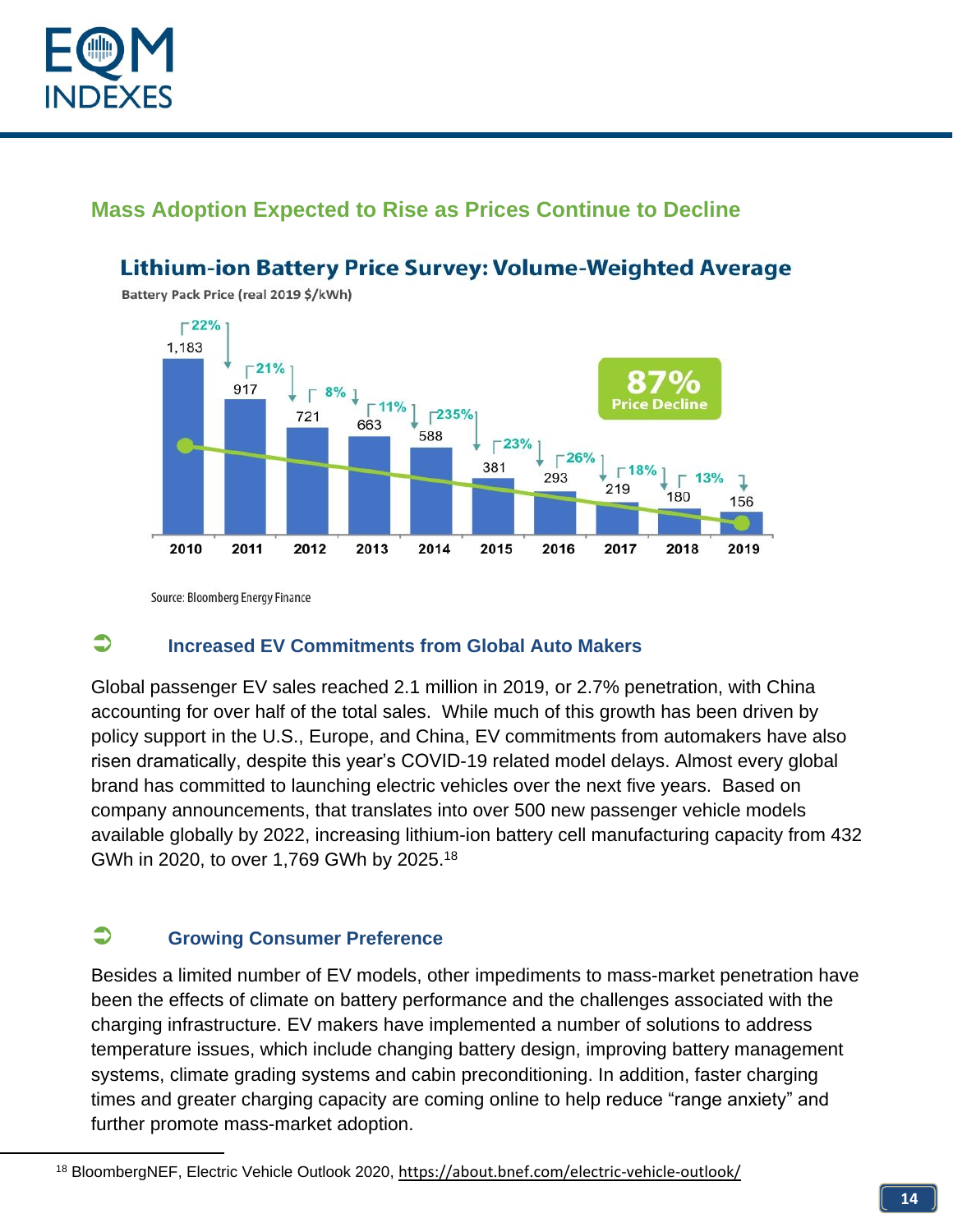

Price parity and longer-range solutions will be important drivers of demand. But the change in consumer sentiment favoring green technology in the post COVID world and exciting new models that capture the consumer imagination will be the real catalysts that acceleration EV demand.

### **Battery Storage**

Government incentives and private investment are fueling progress in utility-scale battery storage solutions. And with continued global growth in electric vehicles, a new opportunity is emerging for the power sector: stationary storage used by EV batteries, which could exceed 200 gigawatt hours by 2030. During the next decade, the strong uptake of EVs will result in the availability of terawatt-hours of batteries that no longer meet required specifications for usage in an EV. Storage applications for these still-useful batteries will help bring down the cost of storage to enable further renewable power integration into our grids.

#### **Investment Case**

A number of factors will drive growth in the demand for lithium-ion batteries, including continued demand for mobile devices, the accelerating pace of global electric vehicle adoption, and the rising need for grid energy storage solutions. In particular, the growing global demand for electric vehicles has created investment opportunities at all levels of the EV value chain from: battery metals and material producers, battery technology and storage solution development, and electric vehicle innovation. The lithium-ion battery market provides investors with a growing global opportunity with multiple drivers of demand and constrained supply conditions.

The EQM Lithium & Battery Technology Index (BATTIDX)tracks global companies associated with the development, production, and use of lithium battery technology including: the development and production of lithium battery technologies and/or battery storage solutions; the exploration, production, development, processing, and/or recycling of the materials and metals used in lithium-ion batteries such as Lithium, Cobalt, Nickel, Manganese, Vanadium, and/or Graphite; and/or the development and production of electric vehicles.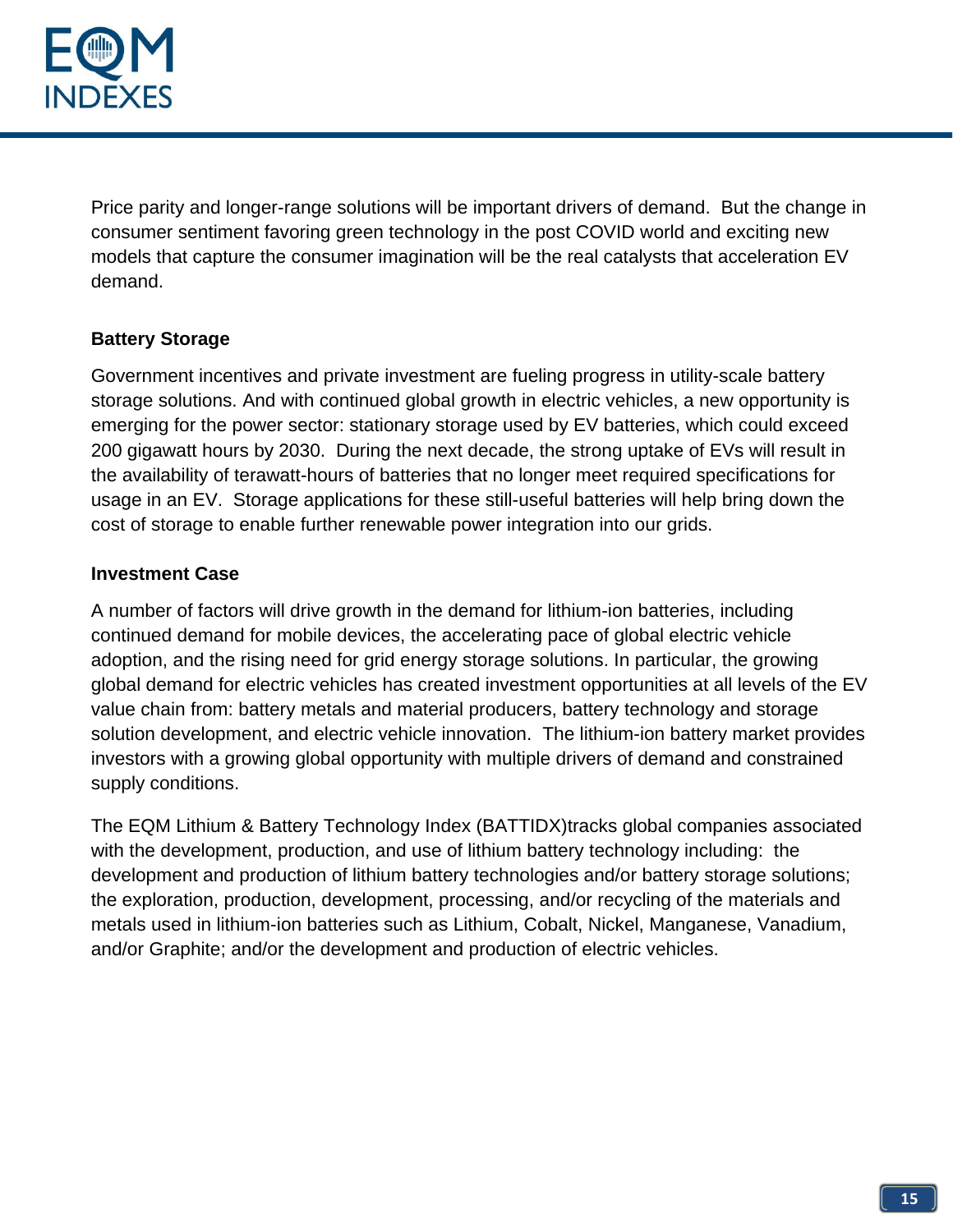

### **Conclusion**

- According to Market and Markets, the lithium-ion battery market is expected to grow from an estimated \$44.2 billion USD in 2020, to \$94.4 billion by 2025, at a CAGR of 16.4%.
- A number of factors continue to fuel growth in lithium-ion batteries, including solid demand for mobile devices, accelerating pace of global electric vehicle adoption and the rising need for grid energy storage solutions.
- $\Box$  Given the supply constrained capacity to meet the growing demand for lithium-ion batteries, prices of the underlying battery metals should continue to rise and investors in the companies developing and producing battery metals are likely to be rewarded.
- By 2025, EV's will quadruple to 10% of global vehicle passenger sales helped by government regulatory support, falling battery prices and improved battery chemistries, an increased commitment from automakers with more than 500 new models, and rising consumer demand will create additional investment opportunities across the entire battery technology value chain.

# ABOUT US

# **EQM INDEXES LLC.**

*EQM Indexes LLC is a woman-owned firm dedicated to creating and supporting innovative indexes that track growth industries and emerging investment themes. Co-founded by Jane Edmondson, a former Institutional Portfolio Manager with more than 25 years in the investment industry, our index design expertise spans a wide range of asset classes and financial instruments.*

*We partner with issuers and work jointly with other index firms to provide benchmarks for Exchange Traded Products (ETPs) such as Exchange Traded Funds (ETFs), Exchange Traded Notes (ETNs), and other similar products. EQM Indexes LLC also assists firms on a fee basis to design and implement their index ideas.*

*EQM Indexes does not offer investment advice, nor offer the sale of securities.*